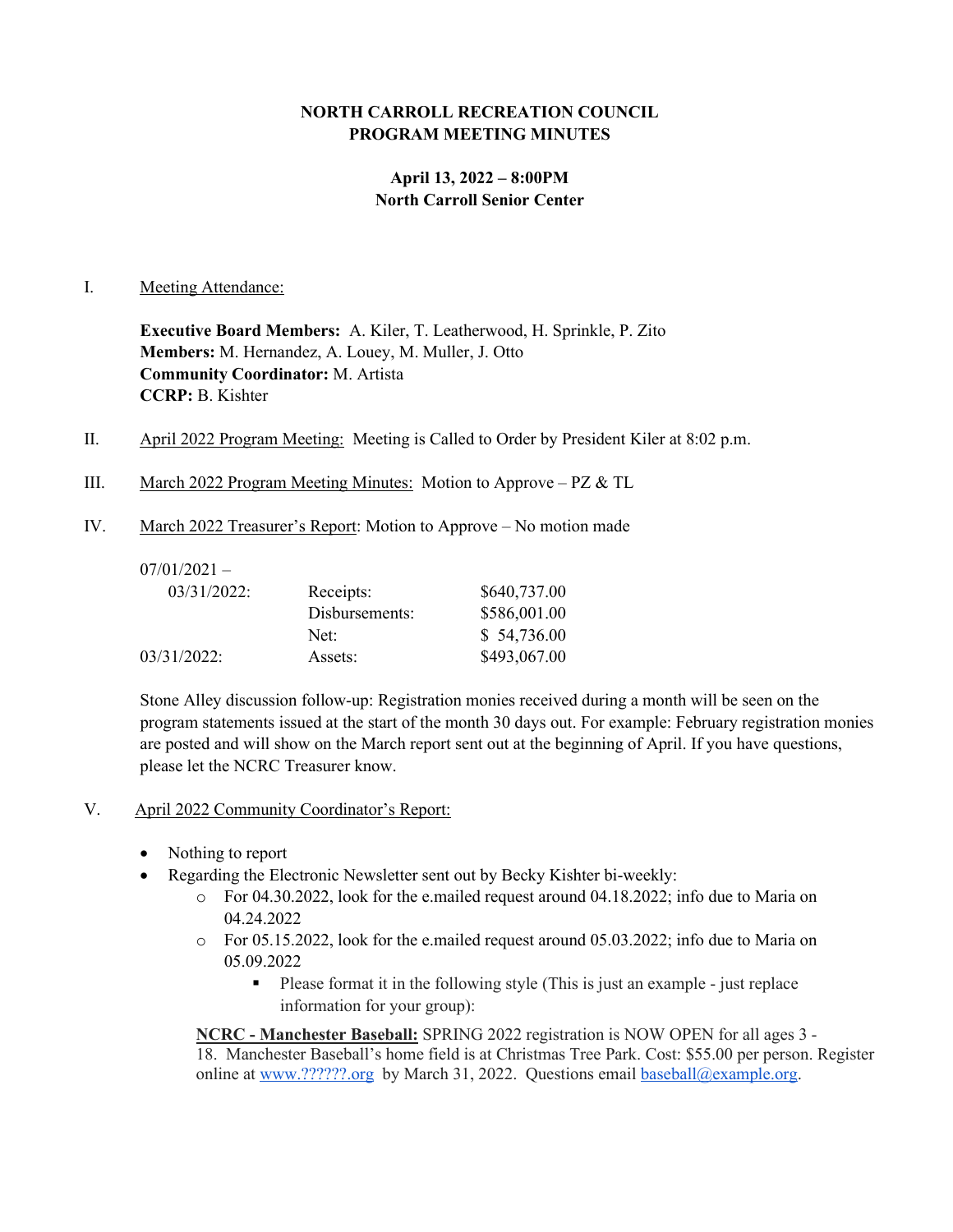# VI. April 2022 Parks and Rec Report: Becky Kishter

- Mowing schedule for Linwood Lawn Care: Mondays for Cape Horn, Leister Park & NC Community Pond
- Capital Improvement Projects:
	- o Cape Horn playground has been tagged for removal. A replacement is expected Spring/Summer 2022.
	- o Cape Horn gazebo is scheduled of be removed and a small pavilion located near playground will replace it.
	- o Cape Horn lighting for 2 fields moved up to July 2023. Board will need to decide which 2 (likely same side) & coordinate with Department (Will Brozy/Jeff Degitz).
	- o New request for CIPs deadline is April 15th; application is online.
- \*\* FAMILY SUMMER BASH \*\* Friday, July 15th from 4:00 p.m. 9:00 p.m. at Carroll County Sports Complex!
	- \$10/person; ages 2 and under FREE. Pre-registration is recommended; \$12/person at gate. Rain or Shine event, no refunds. All proceeds benefit the Carroll County Park Legacy Fund.
	- Admission to the event includes: Live Music by Poison Whiskey; Beer & Wine Garden (\$); Moon Bounce/Obstacle Course; Field Games for both Kids & Adults; Dunk Tank (\$); Corn Hole & Horseshoes; Face Painting; Balloon Art; Kona Ice (\$); Food & Beverages (\$); And More!!
- FREE Youth Fishing Rodeos (flyers available): 2 events... 4/24 WC Pond / 5/22 Krimgold Park rain or shine – pre-registration recommended. Prizes, trophies – bring your own gear.
- Volunteer Listing was updated  $4/8/22$  please take a close look at your volunteer list to make sure all is current. Please let Maria know if anyone is missing. In manually recording names into the new system some names might have been missed.
- "Share Your Story"  $R\&P$  is wrapping up their 50th celebration with a video tribute consisting of short messages from those who have been a part of our successful 50-year history (to be posted on the website). Visit carrollcountymd.gov/ccrpstory to share how Carroll County Recreation & Parks impacted your life or a story from one of your program or park experiences. ALL AGES WELCOME!
- VII. April 2022 President's Report:

Old Business:

- COVID-19 Update: Nothing new
- NCHS:
	- o Former management is gone. Interim team is in place until a long-term leadership plan and team can be put into place.
	- o TL is a member of the interim leadership team and all space requests go to her. No invoices were presented by the former management for usage prior to March 1<sup>st</sup>. Past usage, once confirmed by TL, will be put against the tax credit. New usage will be invoiced.

New Business:

- Check Requests/Fundraisers: All need to be fully documented and explained. Receipts are need for all check requests and full detail must be included in fundraising fund requests.
- Background Check Report Access: The monthly report which has been e.mailed is also available online on the CCRP website.